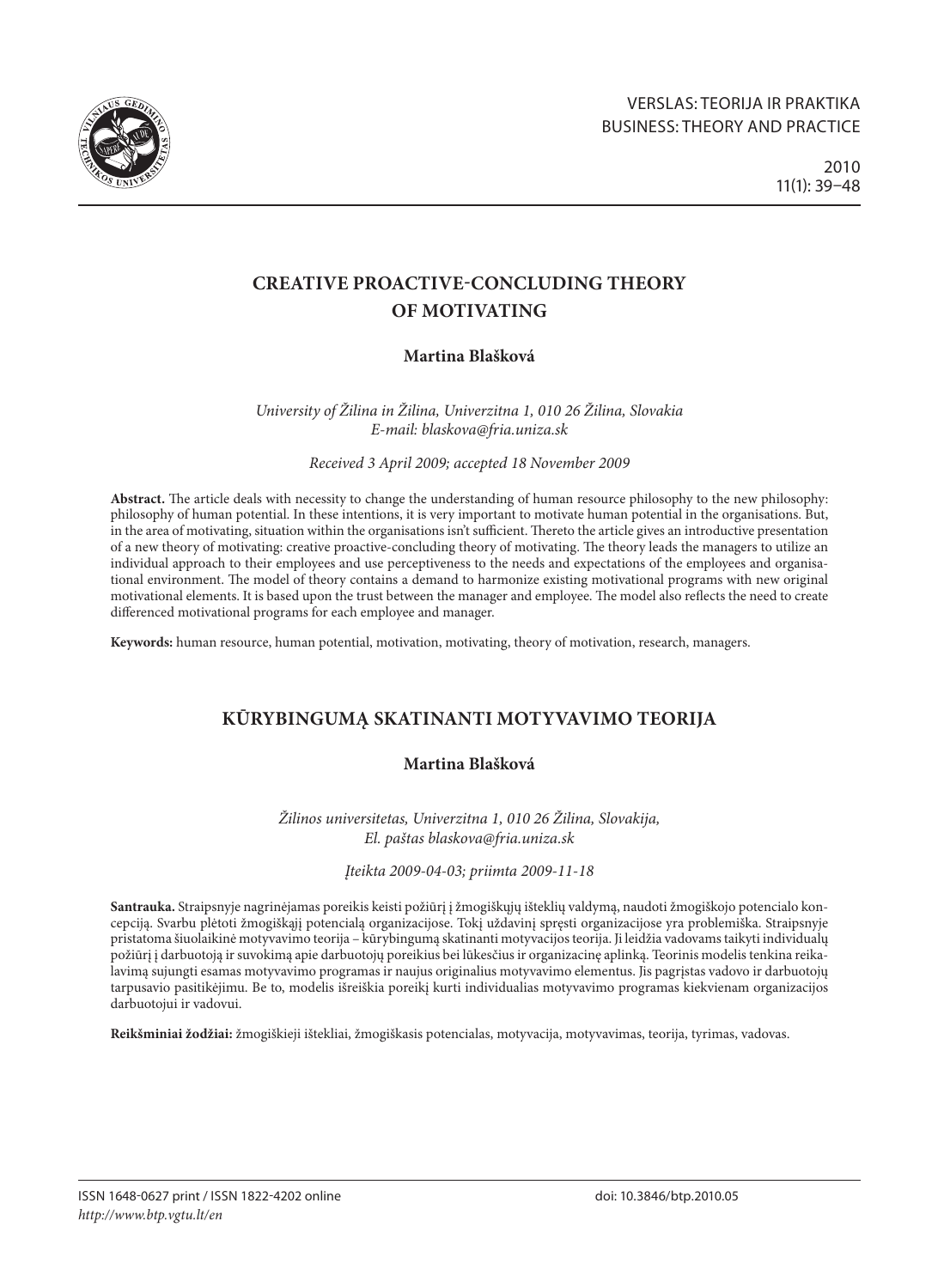#### **1. Introduction**

A motivation of employees and managers is a phenomenon which always attracts greater and more serious attention. A permanent tension of the external and also internal environments, and a plenty of predicable and unexpected influences, lead executives of the organisations to the effort to use and strengthen viability and strategic successfulness of their action. There increases the intent to require and continuously obtain higher and higher level of the employees' direct and accompanied performance, the savings, the creativeness, the new ideas, the engagement, the loyalty, the identification of individual goals with goals of the organisation.

Social systems of the organisations, which exist to this time and are marked by previous experiences, have to adapt them to these realities. These systems must not enforce the conditions. On the contrary, they have to consensually create such conditions and thoroughly prepared mechanisms which will be able continually transform them to the systems with acceptation and, simultaneously, reflection of the contemporary understanding of the uniqueness and possible effect flowing from the considerable utilizing of the human characteristics and competences. In other words, these systems should be re-defined (changed by dynamical philosophy) from the systems of the human resource to the systems of the human potential. All members of the social system of organisation must understand their own skills, abilities, experiences, efficiency, and performance, and skills and knowledge of their colleagues as the open systems of the attitudes whereupon these attitudes are developed or should be developed in the course of time. This personality-competence development of each individual and group can be ordered by regulations of the organisation in strict and noncompromise way. But, if this development is conveniently instigated and praised, i.e., if the employees and managers are motivated to it, this one will be more attractive and will lead to the concluding of positive consequences.

For the reason mentioned above, the paper deals with attempt to introduce a new creative theory of the motivating which will probably help to utilize all potential and motivation in greater measure. The potential and motivation are natural characteristics of the human beings. It is desirable to present that a content of this paper – and also a proposal of the considered theory – is determined by using an adequate number and character of the scientific methods. For example: method of an analysis (analysis of contemporary knowledge in the field of motivation and motivating, analysis of knowledge ascertained through questionnaire research realized in condition of Slovak and Polish universities); method of a synthesis (synthesis or generalization of the analyzed results); method of a comparison (comparison with other motivational theory, comparison of the managers' and employees' opinions about the intensity of their motivation to key areas of their total work performance); method of a deduction (derivation of the particular specificities of present motivation on the base of a knowledge of general regularities of the human behaviour which are relevant also at present); method of an induction (derivation of the general conclusions and assumes in the proposition of new motivation theory); method of a questionnaire (information retrieval about real situation in the field of work motivation within the organisations employing highqualified human potential); method of an expert intuition (utilization of the experiences obtained through realization of the motivational approaches and motivational tools towards the colleagues), etc.

#### **2. Human Resource versus Human Potential**

The development of any sphere in the word and also in the regional environment is getting on by high acceleration. New technologies, new equipments, new ways of financial operations are invented – present day is characteristic and necessary accompanied by a new knowledge in all areas of the people activities. New trends and knowledge come into the processes of human potential management and area of interpersonal relationships. Analogously as a shift from the philosophy of labour force to the philosophy of human resource was proclaimed and visible at past, also an actual situation in the area of organisation management should realise the needed philosophically-realization shift. It means the shift from the philosophy of human resource management to the philosophy of human potential management and development. By all means, there should not be contented only a change of a title of personal management or functions of the organisation. The change should become the real reflection of a new importance and new value (also new problems) of the most dynamical element of the organisation, i.e., people and their potential.

With an intention to orientate attention to need for thought and matter-of-fact shift in this area, a following text will be concentrated to a presentation of various authors' determinations of the concept of human resource.

For example, C. Soanes and A. Stevenson (2003: 846) understand the human resource as a "personal of the company or organisation, considered as an important asset in the meaning of the skills and abilities". J. B. Barney (1995: 50 in Mathis, Jackson 1997: 4) explains the human resource in this way: "Human resources include all of the experience, skills, judgment, abilities, knowledge, contacts, risk taking, and wisdom of the individuals associated with an organisation". In comparison with this opinion, J. Veber and his colleagues (2001) present, that human resources are "… the employees, the ordinary workers, and the superiors, or the managers, with their knowledge, abilities, energy, attitudes, and work behaviour". The following idea consider more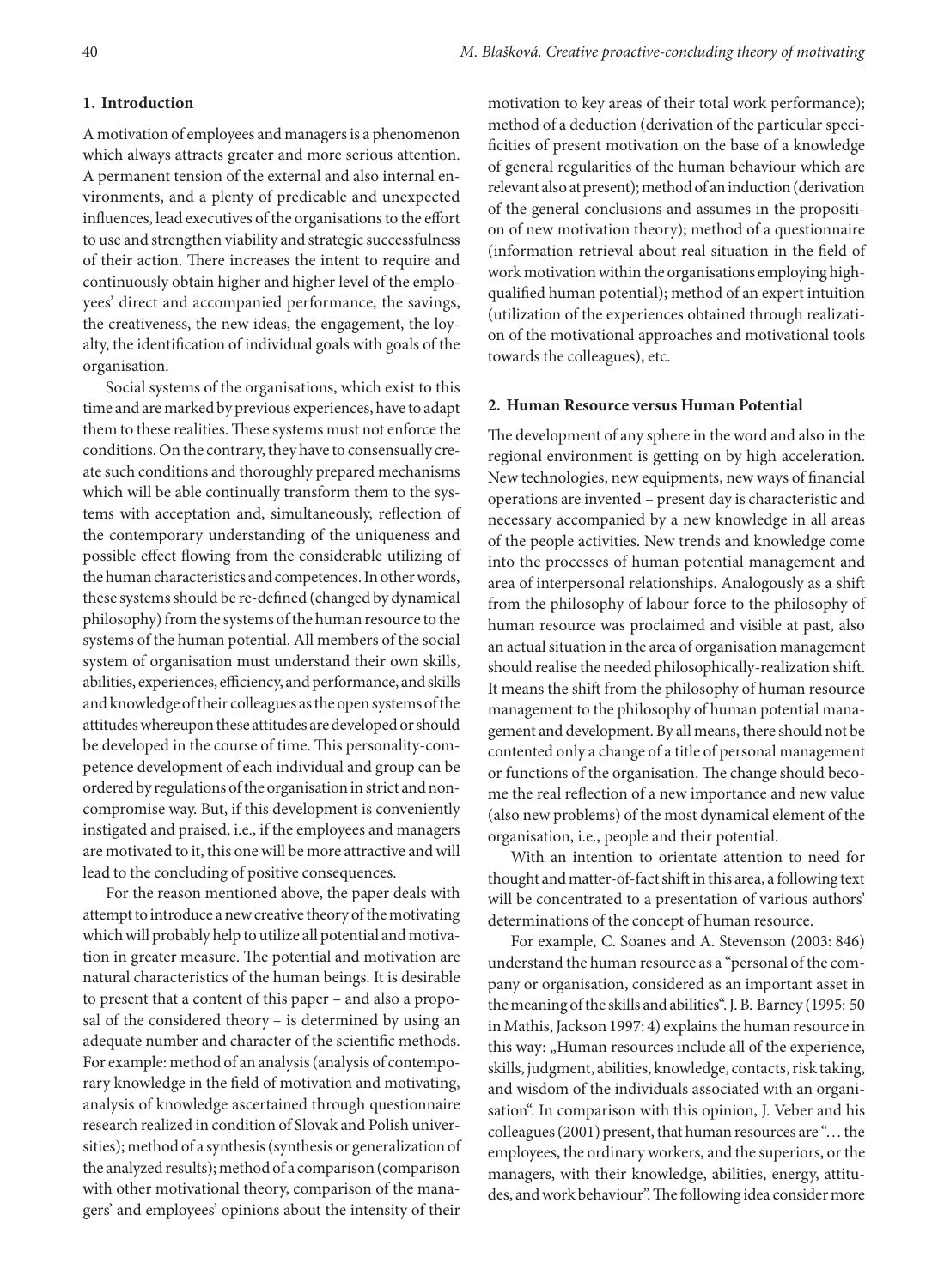completely with this area: "The human resource are not only an arithmetical summary of number of the employees; the human resource are the uniqueness of every organisation in which are expressed parameters of the organisational information flows, organisation culture, individual art of manage, systems of motivating, organisational architecture, etc." (Tomova, Szilagyi 2005: 288).

Also, many other European authors devote their attention to the explanation of human potential importance, e. g. E. Chlivickas (2006: 99), S. Paulauskas and A. Paulauskas (2008: 78), A. Stankevičienė and A. Liučvaitienė (2008: 200), R. Stasiak-Betlejewska and S. Borkowski (2008: 54), I. Figurska (2003: 6). Similarly of mentioned authors, also J. Soviar (2007: 120) presents, in his article published in 2007, that the basic and the most important operation factor is people – the employees or the human resources.

In these intentions, the opinion of A. Kachanakova (2003) can be considered as also very correlative. In her publication Human resource management, she fittingly presents a stage of the connection of concept of the human resource with concept of the human potential: "If we deal with human resource of the organisation, by this way we can understand all human potential. The human potential does not involve only the number and structure of the employees, but also such aspects as the education and culture, the human relationships, the ability of cooperation, the perception of social and ecologic factors of environment, etc. The purposeful forming and utilization of the human potential is an assumption of a building and development of strengths and competitive advantages of the organisation" (2003: 10). This opinion accents a natural effort/necessity to understand people and their dispositions in a new light, i.e., in the light of their potential...

In considered spirit, it is possible to define the human potential as an only action condition of a present and future success of the organisation. The human potential as a solid and, simultaneously, a flexible basis of the felt motivation, acquired knowledge, used skills, and work contacts, decides about an effectiveness of the present function and strategic development of every organisation (Blaškova 2003: 9).

It is evident the human potential means an extraordinary important and creative phenomenon. Because of this knowledge, we can understand the human potential of organisation in following way: from a matter-of-fact point of view as a *complex system* and a *dynamical system*, and from a time point of view as a *past, present, and future potential*.

From the **matter-of-fact point of view**, the human potential can be defined as a *compact and harmonized system involving all employees, experts, and managers of the organisation*. Opposite to usually dealt human resource, it is necessary to approach towards all members of the organisational team with respect and ethical using of the newest knowledge of managerial, psychological, sociological and

behavioural sciences. The mentioned idea assumes and requires such approach toward all employees, specialists, and managers of the organisation which can help to achieve a complex and closely reasoned behaviour at a higher qualitative level in comparison with the level achieved by only a simply quantitative summary of their professions and performances.

From the *dynamical point of view*, the human potential can be defined as an enormous engagement of the motivation, wisdom, knowledge, competences, abilities, skills, efficiency-intellect capacity/potency, expected and unexpected reactions and ways of a perception and behaviour, etc. (Blaškova *et al.* 2006:10). The human potential represents the unified and unique, living and life-giving, dynamic and dynamism-able strength of the organisation. The human potential of organisation, like a complex of accumulated positive and negative abilities and characteristics of the employees and managers which are expressed within the organisation environment, is an irredeemable and constructive (sometimes even deconstructive) creators of high performance, profit, new values, and new knowledge. By cautious utilization and development, it is the power which can become the permanent, creative and flexible foundations of success of the organisation.

Both presented viewpoints supplement one another. The connection of these meanings gives an accent of courage and, at the same time, caution to people within the organisation and their expert-personality dynamics. It put emphasis to the strength of human potential on the one hand, and its brittleness on the other hand. We can understand that the human potential is a *strong* factor because the work performance results of people with the high motivation are better in comparison with people with the low motivation. Highly motivated people effectively solve problems which are not successfully solved by the other employees. The human potential can be understood as a *fragile* factor because the present conditions and demands are exacting to a degree that the internal motivation of people is often weakened and destroyed. Respecting this knowledge, the organisations must necessary realize a systematic effort in the area of permanent strengthening motivation of their members. They also must integrate these motivations. It means it is inevitable to continuously strengthen the motivation of all employees in such ways so that they can fulfil the defined organisational vision. In addition, from a point of view of the organisational success, it is necessary to intend with systematic improvement of motivation of really all employees and managers of all categories, professional segments, and levels of the hierarchy of organisation.

From the *time point of view*, the human potential contents the knowledge, the skills, the abilities, the reactions to impulses, the motivation, etc. of the individuals and groups viewed in three time dimensions simultaneously and complexly: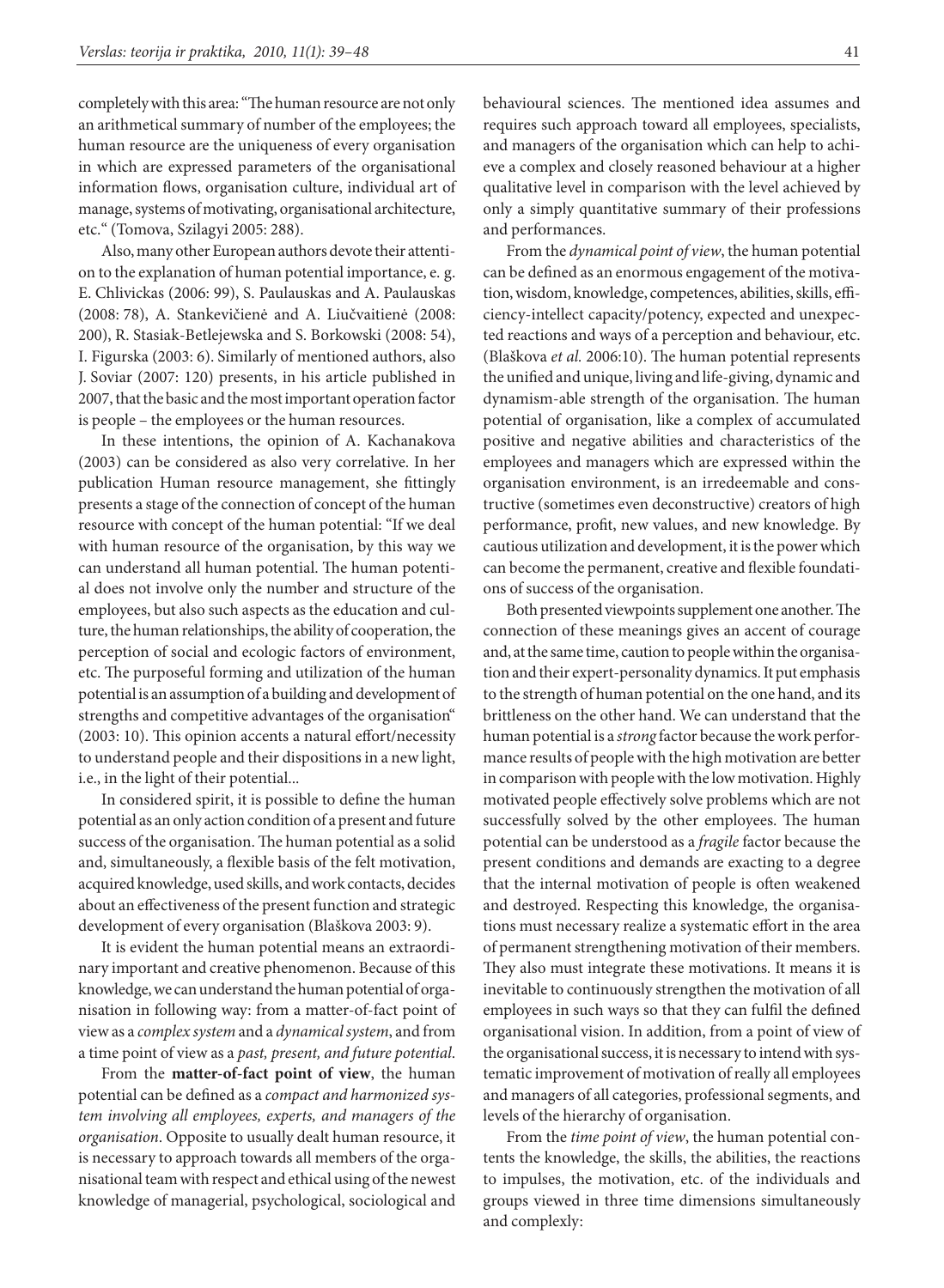a) *The past dimension of human potential* – it means the system of all professional and personality features which the individual has possessed to this time – these ones he or she has exploited, and/or has not exploited, has lowered, or lost.

b) *The present dimension of human potential* – it means the system of all characteristics which the individual utilizes and expresses on the one hand, and which the individual does not use intentionally or involuntarily (from various reasons) on the other hand.

c) *The future dimension of human potential* – it means a possible system/picture of planned development of the past and present characteristics of the individual, including the identification and development of latent abilities and assumptions, whereupon the organisation task is to effectively exploit these features.

Thereto, the human potential (especially from the time point of view) can be defined as the complex of positive and negative, and also used, non-used, and latent characteristics and competences of each individual and group in the organisation. In this intention, it means a great opportunity to the organisation. But at the same time, it also means an important obligation which has to be necessary fulfilled carefully. The human potential has to be motivationally moved to the ahead, by day-to-day creation of the convenient conditions, and by realization of the processes of human potential management. This is an important idea because a corporate staff and its potential are a significant precondition of the business success (Bednarikova, Hyršlova 2008:6).

#### **3. Necessity to Motivate Human Potential**

To make possible this living potential will be profitable for the organisation not only at present but also in the future, it is necessary to take every opportunity in the effort to increase its intellect value and personal efficiency by well thought out way. It means the continuous motivation improvement is the most direct (but also the most exacting) way of this effort, namely, by every decision and arrangement. It flows from this premise that it is necessary to apply an intentional motivational influence in all processes, activities, and circumstances of the human potential management.

To use motivational effort, i.e., motivate someone means "... provide (someone) with a reason for doing something", (Soanes, Stevenson 2003: 1145). In general meaning, the motivating can be defined as a process of keeping, strengthening, and orientating inner motivations through internal and also external instigations, tools, ways, and proceedings. Thus, the *motivating is the intentional and permanent thinkrelational process*, the goal of which consists in a creation of the convenient conditions and an application of the convenient motivational approaches, tools, events, and arrangements. These ones must help to satisfy employees' inner aspirations, goals, and needs, and must be targeted to the harmonization of individual motivational tendencies with divisional and organisational. It is suitable to note following idea: in spite of fact that the motivating is not the simple process (in its preparation and realization), it is the process which is decisively needed, even necessary – it improves the total value of human potential of the organisations.

The results of a questionnaire research realized in 2005– 2006 in conditions of Slovak and Polish universities document the necessity for systematic concentrating attention of the organisational executives to the area of strengthening motivation of their employees and managers mainly. The research was realized by a team of colleagues under leading of the author of this paper. The research obtains 950 stuffed questionnaires from almost 3 000 giving ones. There was approximately 30% returned formularies. From the point of view of sex, there were 452 men (47.58% from all respondents) and 498 women (52.42%) participated in the research. An average age of men was 40.99 years and average time of their practice in the organisation was 16.42 years. The average age of women was 33.96 years and average time of their practice in the organisation was 9.19 years. From the point of view of a work category, there were 782 employees and 168 managers of universities participated in the research (Blaškova *et al.* 2006: 25).

The research was oriented to ascertaining of present tendencies in the area of management and development of the high-qualified human potential. From an evaluation of the research results in the area of motivation, it is given that the level of motivation of the managers and employees does not always achieve wished values. Many of respondents marked the *level of their motivation* in basic areas of their performance only as *average* (Table).

There is a negative ascertaining that 40% of responded employees feel only average level of the motivation to new propositions and to increasing in effectiveness of processes. As to the managers, 32.74% marked their motivation to creative leadership and motivating of their employees as average, only. Equally bad is information that more than 35% of the asked employees feel only the average level of their motivation to the cooperation with their superiors and management of the organisation. The result is probably a direct consequence of insufficient quality of all running processes of management and development of human potential, and insufficient level of interpersonal skills of managers.

From other outputs of the realized research, we can include to the most interesting results also information which is concerned with the *creation of individual motivational programs*. But, situation in this field of the human potential management and development can be also marked as an unfavourable. The results presented in following graph confirm this reality (Fig. 1).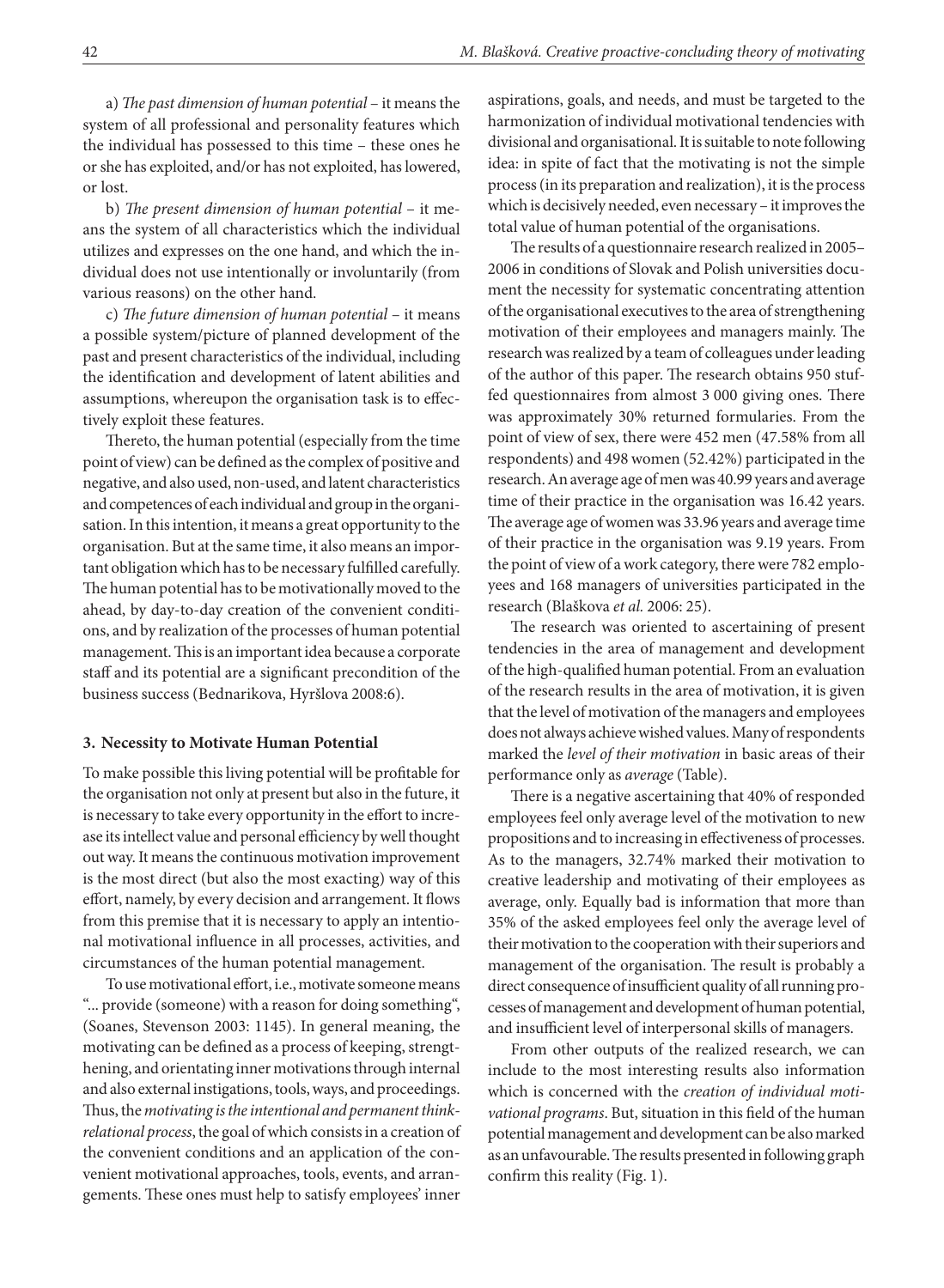| Area of work effort                           | Level of motivation of employees<br>(share of answers in %) |                             |                          |                          |                          | Level of motivation of managers<br>(share of answers in $\%$ ) |                             |         |       |              |
|-----------------------------------------------|-------------------------------------------------------------|-----------------------------|--------------------------|--------------------------|--------------------------|----------------------------------------------------------------|-----------------------------|---------|-------|--------------|
|                                               | Very<br>high                                                | $Suffi-$<br>ciently<br>high | Average                  | Lower                    | Low                      | Very<br>high                                                   | $Suffi-$<br>ciently<br>high | Average | Lower | Low          |
| Quality of realized work                      | 29.67                                                       | 53.32                       | 15.60                    | 1.02                     | 0.38                     | 34.52                                                          | 53.57                       | 10.71   | 0.60  | 0.60         |
| Increase in level of knowledge<br>and skills  | 27.11                                                       | 47.83                       | 22.12                    | 2.05                     | 0.90                     | 30.95                                                          | 52.38                       | 15.48   | 0.60  | 0.60         |
| New suggestions and increase in<br>efficiency | 13.30                                                       | 39.77                       | 40.03                    | 4.99                     | 1.92                     | 16.07                                                          | 54.17                       | 26.19   | 2.38  | 1.19         |
| Cooperation with manager $/*$                 | 10.61                                                       | 41.18                       | 35.29                    | 8.44                     | 4.48                     |                                                                |                             |         |       |              |
| Leading and motivating<br>of employee /**     | $\qquad \qquad -$                                           | $\overline{\phantom{0}}$    | $\overline{\phantom{0}}$ | $\overline{\phantom{0}}$ | $\overline{\phantom{a}}$ | 13.69                                                          | 52.98                       | 32.74   | 0.60  | $\mathbf{0}$ |

**Table.** Presented level of motivation of employees and managers (source: author)

/\* this area was searched in group of employees only

/\*\* this area was searched in group of managers only



**Fig. 1.** The answers of the employees about the creation of the individualized motivational programs (source: author)



**Fig. 2.** Answers of respondents about possible increasing in level of their work after using higher quality of motivating (source: author)

It flows from figure the manager *does not work out any motivational program* for more then 55% of the employees. This information is extraordinarily alarming – it is probably a reflection of plenty of the negative elements and the unsolved problems in the interpersonal relations. Perhaps, it shows not only certain ignorance, but also an unwillingness of the managers to influence the employees in a convenient – motivational – way.

These imperfections should be removed, namely, with respect to the reality issuing from the figure 2 which declares the willingness of the respondents to improve the quality of their work performance.

From the figure 2, it follows that a majority of respondents (76.42%) express the *willingness to improve a general level and quality of their work effort* in the situation that a motivational approach would be asserted more efficiently by the managers and management of the organisation. Over and above, every respondent with a positive answer to this question would **increase the level of their work behaviour effort by an average of 38.8%**. From this number, **the men**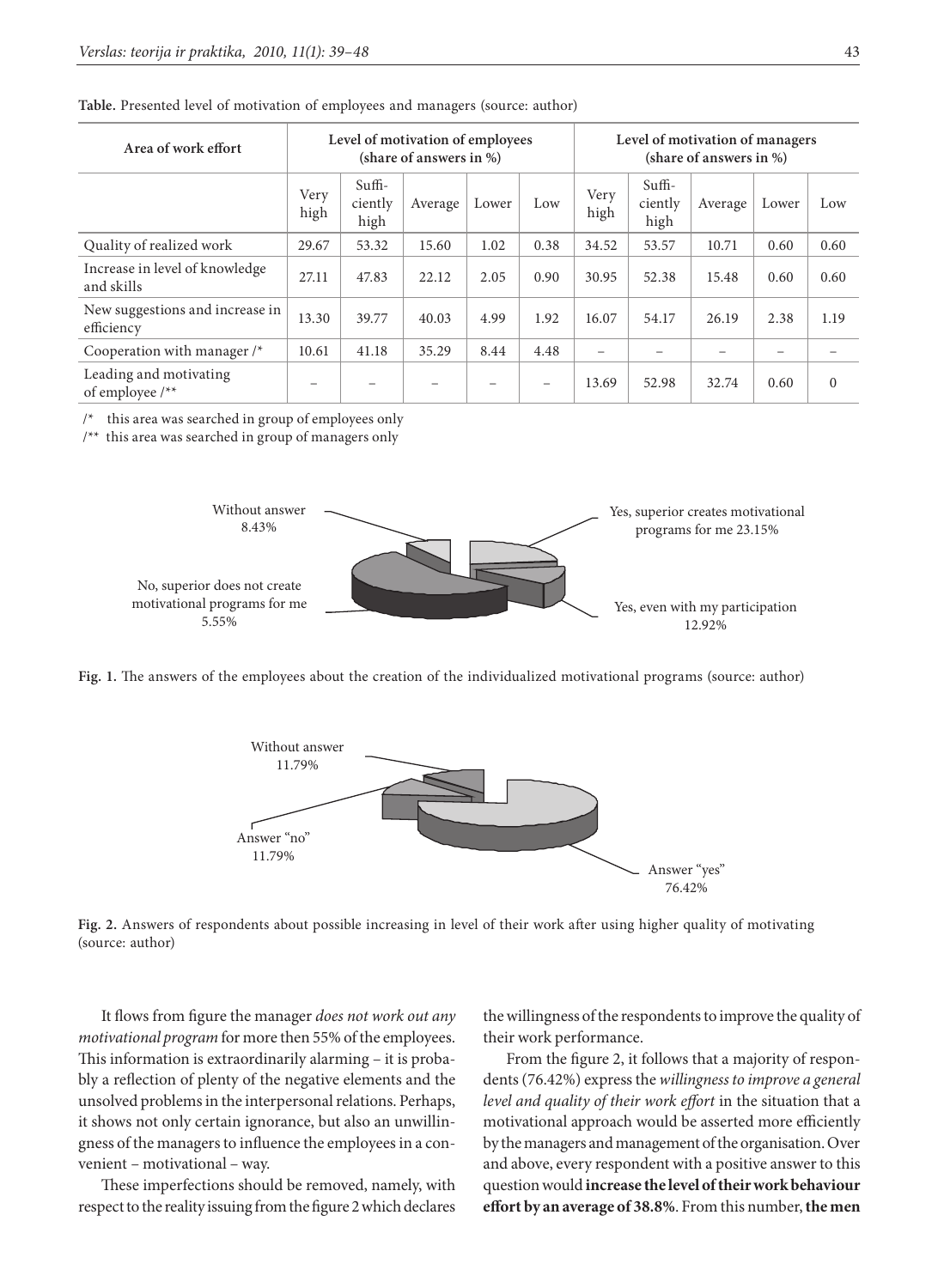**would increase their own performance by an average of 33.53% and the women by an average of 43.04%.** In case of the employees, a total performance would be potentially increased by an average of 40.62% (men of 36.13% and women of 43.57%) and the managers of 28.68% (men of 25.61% and women of 36.61%).

The presented willingness documents that to motivate oneself or others is certainly convenient in spite of the fact that motivating is quite complicated and difficult. It is true that the enforcement of proactive character of human potential and its possible contribution to more quality organisational existence *makes a permanent pressure to provide/work out the new and new theories and recommendations* those enable to help the organisations' executives to adequately exploit, develop, and motivate their human potential. A lot of theories and models of the motivation and motivating exist in literature, but it flows from the often cooperation with managers of real organisations that these theories and models are considered as a non-corresponding with daily fulfilment of their motivation function. The mentioned opinion can be surely polemized. But, a satisfaction with this alibi probably is not suitable, neither from the point of view of the theoretical basis of human potential management and development, and nor from the point of view of the practical realization of motivating.

### **4. Creative Proactive-Concluding Theory of Motivating**

Because the human potential management and development as a scientific discipline ranks among the pragmatic sciences, the mission of which consists in the help with solving problems of the real practice (often in advance), it is desirable to meet demands of the managers – try to devise/create more practical theory of the motivating. Following this intention, the creative proactive-concluding theory of motivating can be easily understood and implemented. Figure 3 illustrates the philosophy and proceeding of this theory fulfilment.

The theory is based on necessarily high perceptiveness of the managers and their willingness to devote full attention to the motivating subordinate colleagues. The managers' interest must not be oriented only to their own professional and managerial work. Analogously as R. Blake's and J. Mounton's Theory of Managerial Grid (1985: 12 in: Mullins 1991: 243–246) and J. Collins's Model of Level 5 Leadership (2001: 68–75), also this theory could become an inspiration for the managers who want to develop their personality, and their managerial and motivating potential. It requires the maximal concentration and empathy of the managers. It also requires their conviction of correctness of an expressive motivating behaviour and influence upon the subordinates and the other co-workers. The premise of theory consists in knowledge that it is necessary to react on any marked change of motivational preferences of the employees. Accordingly to the opinion of M. Hitka (2004: 7):  $, \ldots$  various motivational factors influence the motivating employee." Otherwise, the employees could lose the trust towards the manager – probably, a frustration arisen from the loss of trust could cause the decrease in their performance.

The matter-of-fact of this motivating theory consider the necessity to remove the *routine and limiting stereotypical motivational approaches and tools* from the managers' motivational action. The mentioned stereotype is traditionally used by the managers whereas its motivational effect is negligible. The intention consists in help the managers to overcome a certain shyness and fear from the application of new, innovative motivational approach, procedures, tools, and events, especially, by an acceptation of 3-plain effect flowed from their implementation.

With an implanted situation aspect, the theory issues from the permanent necessity to *suitably put the finishing touches into the individualized motivation approaches* applied towards each particular employee. It means, with the application of the situation accent, it is needed to include a new component, or more unusual and original components, into the continuously realized motivational program in desirable time. But these new components should contribute to the solution of the most pressing needs or expectations of the employee.

A concrete form of an individualized re-building of the new contents of motivation program, which is designed to the concrete employee, can not be stereotypically applied towards all others. The theory assumes the manager really knows the motivational profiles of his or her subordinate colleagues. The manager must know the needs, the interests, the ideals, the wishes, the long-term mood, and the qualification-personality orientation of each subordinate, including the strongest stressors and influences instigating the aversion (eventually apathy) which torment the subordinate co-worker and hinder him or her in the purposeful performance accompanied by an adequate joy and satisfaction.

It is very important the manager has to identify himself/ herself with the fact that the final forms of new contents of the created motivation programs must be *necessary different in case of the various employees*. For example, in case of the employee who feels a syndrome of burnout, the manager can include the painting of walls in employee's office by a green colour. It can be a good supportive element of the re-created motivation program. In case of the employee who has health difficulties connected with the pain of spine which hinder him/her in the full concentration, and hinder him/her to work in a wished physiological state, the supportive element of the new motivation program can consist in a providing of working table and chair shaped ergonomically.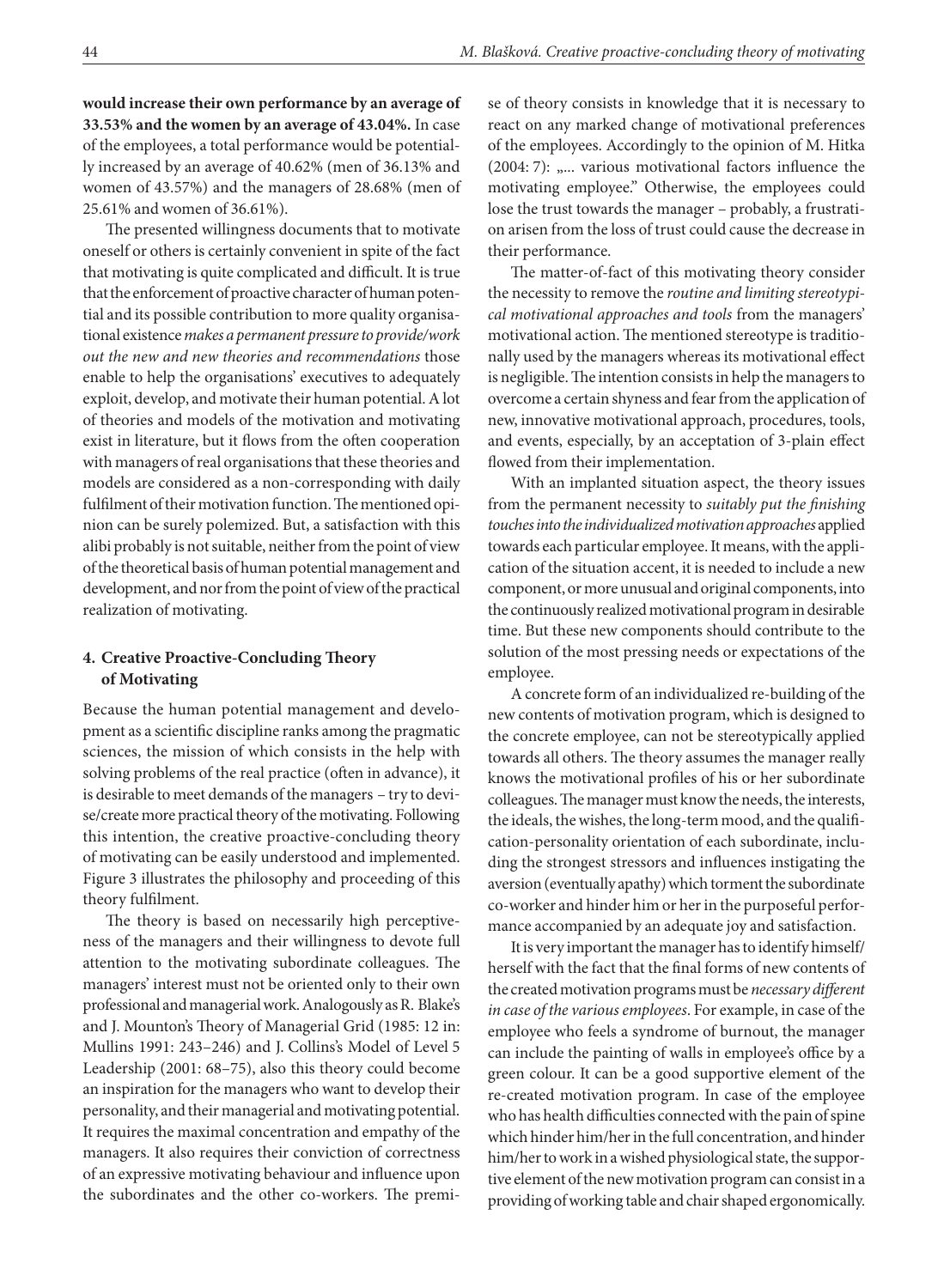

**Fig. 3.** Philosophy and proceeding of application of creative proactive-concluding theory of motivating

In case of the employee who feels some social uncertainty, the manager can include the organizing of pleasant joycompetitive, eventually, introductory evening (party) with the other colleagues.

Evidently, the implanted new components must be conveniently combined with the content of so far existing motivation program. A situation can become in this area that the existing motivation program can be harmonized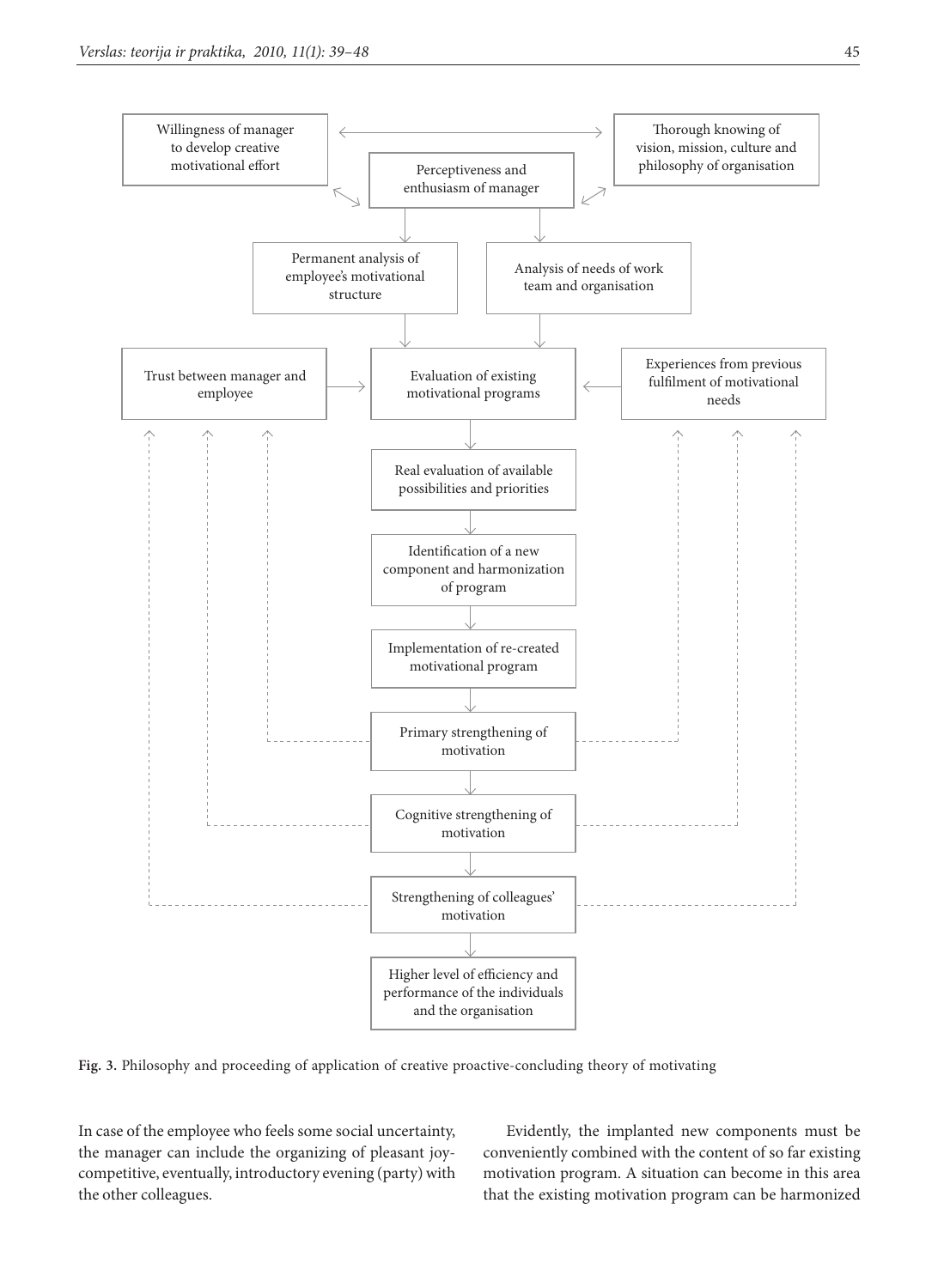with the supplemented original components without any problems. But sometimes a situation can become when the new element is impossible to harmonize with existing these ones. The manager will must remarkably revise this motivation program into the new, supplemented shape. Perhaps, the manager will master this higher effort (small complication of this theory?), and he/she will go on in the started motivational behaviour – building more motivational environment for his/her employees. Thus, the mentioned above *3-plain effect* flowing from the application of such motivation program which is permanently modified, and reflects to the felt needs/expectations of the employees, will surely contribute to the work motivation strengthening.

Through utilization of the creative proactive-concluding theory of motivating, the organisations can obtain the concrete contributions in following three subjectively cognized plains:

1) **The plain of primary strengthening of the motivation.** If the manager provides the painting employee's office by a green colour (green colour in the meaning of an instigation of employee's creativeness, calming down of lastingly overburden mind, renewal of his/her forces in acute state of the working burnout, or simply, complying with wishes of the employee who likes a green colour), he/she will promptly react on an inconvenient situation of this employee. A direct consequence of the application of this original motivational tool can cause and, at the same time, can be reflected in a situation that the realized intentional action of the manager will help to satisfy employee's need/wish. It is probable, even sure, that the employee's capability and performance will immediately increase, as a reaction to the achieved feeling of satisfaction from the fulfilment of mentioned psychological need.

2) **The plain of secondary – cognitive – strengthening of the motivation.** When the employee comprehends in all depth what effort the manager exerted towards him or her (for example: an attention which the manager devotes to the employee; a manager's willingness to be permanently concentrated on the identification of employee's changing needs; a loss of the manager's fear flowed from a decision to apply the original motivational tool; a choice of non-traditional motivational tool identified with high creativeness of the manager; a time and effort exerted on the painting employee's office; financial costs of the office painting), this knowledge will even more strengthen so far existing level of the employee's motivation. The indicated secondary-plain contribution will be surely longer and more intensive.

3) **The plain of transferred – concluded – strengthening of motivation of the other colleagues.** The quality of employee's work done can be increased by the satisfying of his or her need (for example: the work in environment where a green colour predominates). This fact can develop following effects:

a) When the other employees understand that their superior is willing to devote the motivational effort towards their colleague (and, additionally, this effort is successful and fulfils a wished purpose), they can comprehend at full degree that it is possible and also extraordinary profitable to motivate the others (colleagues, subordinates, or superiors). It means that an effect of parable can *contribute to the strengthening of total* **motivational** *atmosphere in the work group/team.*

b) The higher satisfaction and joy of the work can lead to a better psychical mood and enthusiasm of the motivated employee. Consequently, he or she will probably influence upon his or her colleagues by a better psychical comfortable, a friendlier behaviour, an opener positive communication, etc. In this way, the satisfaction of motivated employee can *contribute to the better* **working** *atmosphere in all work group/team*.

c) In a situation that the work outcomes of some employees represent the direct inputs of their colleagues (continuity of working activities and efforts), the higher level of work outcomes of the motivated colleague directly influences the quality of work of the other colleagues. In this way, the higher quality of motivated employee's work can *positively act upon the quality increase of work outcomes*  of all team/group.

With regard to the **synergic effect** of every intentional behaviour, it is possible to additionally present that (apart from the previous 3 plains of the motivational effect in case of one employee) the connection of effects flowed from the application of continuously *created motivational programs of all employees in the team* **will multiply and conclude the total motivational effect** not only at present but also in the future indeed…

On the basis of presented idea, we can formulate a following *qualitative equation of the multiplied motivation intensity* strengthened by this theory:

$$
SEM = f(MP1 + MP2 + MP3),
$$

SEM = intensity of the motivation of working team multiplied by synergic effect; MP1 = intensity of the motivation according to first plain of (primary) effect of the motivating; MP2 = intensity of the motivation according to second plain of (cognitive) effect of the motivating; MP3 = intensity of the motivation according to third plain of (concluded) effect of the motivating.

In spite of potentially great contribution flowed from the application of this theory, the theory has also one behavioural drawback: it is very important to prevent the feelings of non-recognition, envy, and unfavourableness from the side of other colleagues in the team. It means the manager has to implement the positive and proactive motivational behaviour **towards all his or her subordinate colleagues.** Inconvenient pulling strings for any individual (protégé)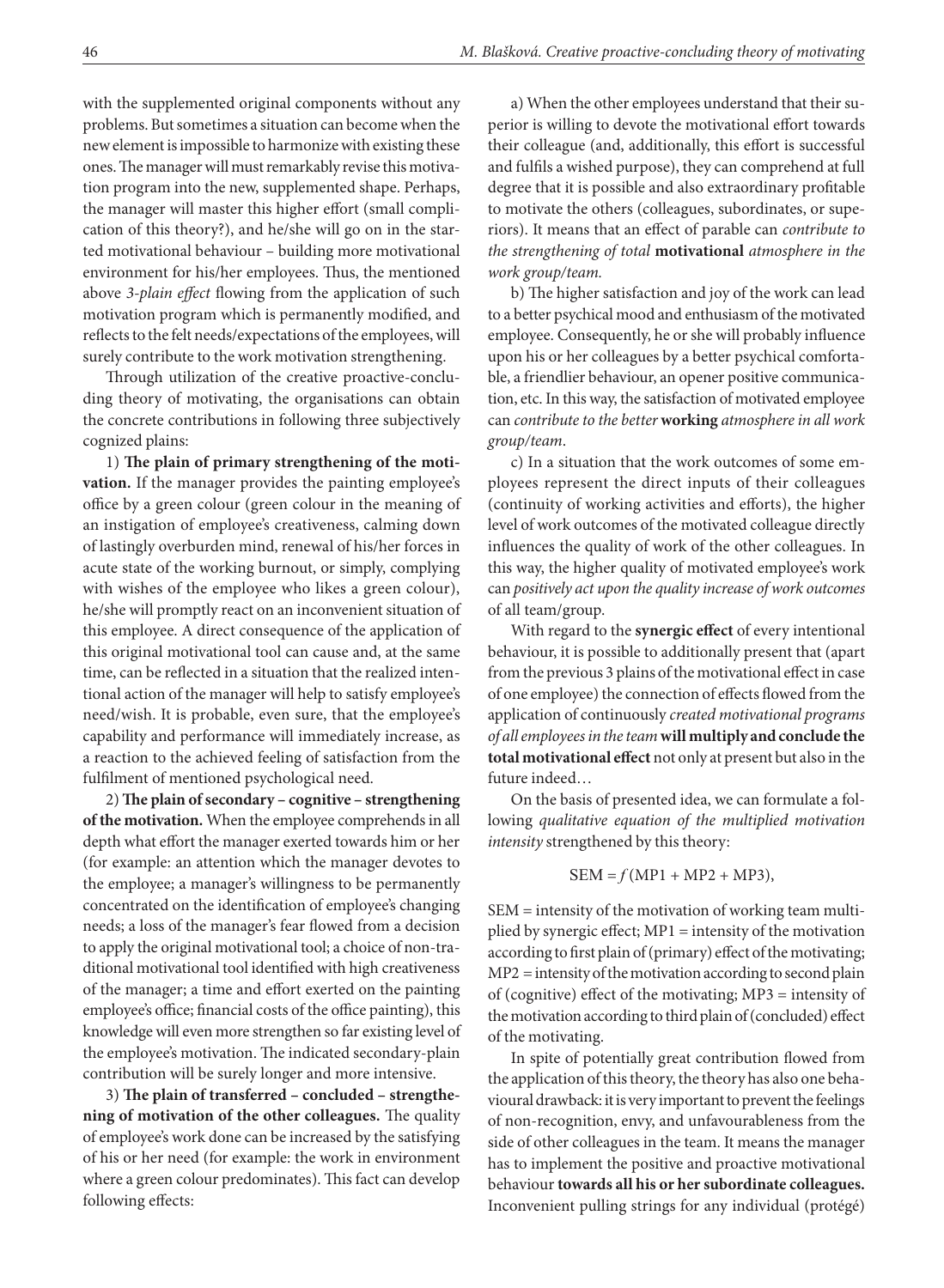must not be expressed in the manager's behaviour. A differentiation in this area is admissible only from a viewpoint of the form or character of the involved original motivational elements. It is not admissible in the meaning of the expression of sympathy or antipathy towards any subordinate colleagues.

#### **5. Conclusion**

The roots of the 21st century economy lies an appreciation for the human knowledge (knowledge management), the self-awareness of human resources (strategic management, competences management, life-long-learning), the globalization, and the information technology dominance – as the new aspects of company's success on one hand, and as the success of the individuals on labour market on the other hand (Matuska 2009: 90). In these intentions, the introduced creative proactive-concluding theory of the motivating represents (to a certain degree) the non-traditional approach to theories of the work motivation strengthening. Flowing from the actual experiences, it is needed to permanently develop the knowledge in the area of managerial and behavioural sciences, not only by working out of older knowledge, and adapt it to the new conditions, but also by newer, less traditional approaches. Perhaps, an approach of the presented theory ranks among these ones.

It is suitable to mention again, that the origin of this theory was caused by the effort to enrich present theoretical basis of the management, development, and, especially, motivating human potential. An impulse of this theory origin has consisted in the effort to help managers to approach toward the creation of motivational programs more efficiently, and, mainly, more creatively, and, in this way, build a friendlier and more inspiring work atmosphere for the employees and managers of the organisations. According to lot of previous discussions conducted with the scientists (colleagues from Slovak, Czech, Polish, and Lithuanian universities), and the managers of real practice in Slovak environment, we hope that the creative proactive-concluding theory of the motivating will be successful in its intention, and a creative motivational action will be also positively concluding.

#### **Acknowledgement**

This paper is supported by a grant of the Ministry of Education of the Slovak Republic – VEGA 1/4647/07 Dynamical model of motivation of human potential.

#### **References**

Barney, J. B. 1995. Looping Inside for Competitive Advantage. Academy of Management Executive, in Mathis, R. L.; Jackson, J. H. 1997. *Human Resource Management.* New York. ISBN 0-314-19041-4.

- Bednarikova, M.; Hyršlova, J. 2008. The Importance and Management of Occupation Health and Safety in Chemical Industry Enterprises, *Human Resource Management and Ergonomics* 2(2): 6–17. ISSN 1337-0871.
- Blake, R.; Mounton, J. 1985. Managerial Grid III. Houston. Gulf Publishing, in Mullins, L. 1991. *Management and Organisational Behaviour.* Second Edition. London. Pitman Publishing. ISBN 0-273-02985-1.
- Blaškova, M. 2003. *Riadenie a rozvoj ľudského potenciálu. Uplatňovanie motivačného akcentu v procesoch práce s ľuďmi* [Human Potential Management and Development. Realization of the Motivational Accent in personal processes]. Žilina. EDIS – Publishing of University of Žilina. 212 p. ISBN 80-8070-034-6.
- Blaškova, M., *et al.* 2006. *Riadenie a rozvoj vysokokvalifikovaného ľudského potenciálu* [Management and Development of High-qualified Human Potential]. Zvolen. Publishing of Technical University in Zvolen. 121 p. ISBN 80-228- 1701-5.
- Chlivickas, E. 2006. Development of the Potential of Human resource in Private and Public Sectors, *Verslas: teorija ir praktika* [Business: Theory and Practice] 7(2): 98–107. ISSN 1648-0627.
- Collins, J. 2001. Level 5 Leadership: The Triumph of Humidity and Fierce Resolve, *Harvard Business Review* January: 68–75.
- Figurska, I. 2003. *Przestrzenne aspekty rynku pracy* [Space Aspects of Job Market]. Slupsk. Wysza szkola zarzadzania w Slupsku. 308 p. ISBN 83-88473-16-6.
- Hitka, M. 2004. *Metodika analýzy motivátorov v podnikoch drevospracujúceho priemyslu* [Methodics of Analysis of Motivators in Wood-processing enterprises]. Zvolen. Publishing of Technical University in Zvolen. ISBN 80-228-1331-1.
- Kachanakova, A. 2003. *Riadenie ľudských zdrojov* [Human Resource Management]. Bratislava. Sprint. ISBN 80-89- 85-22-9.
- Matuska, E. 2009. Distant Career Counselling the Need of Labour Market and Challenge for Personal Counsellors, in *Proceedings of Sixth International Scientific Conference Human Potential Management in a Company.* Žilina. University of Žilina, 90–96. ISBN 978-80554-0013-6.
- Paulauskas, S.; Paulauskas, A. 2008. The Virtualics and Strategic Self-management as Tools for Sustainable Development, *Technological and Economic Development of Economy* 14(1): 76–88. ISSN 1392-8619. [doi:10.3846/2029-0187.2008.14.76-88.](http://dx.doi.org/10.3846/2029-0187.2008.14.76-88" \o "http://dx.doi.org/10.3846/2029-0187.2008.14.76-88" \t "_blank)
- Soanes, C.; Stevenson, A. 2003. *Oxford Dictionary of English.*  Second Edition. Oxford. Oxford University Press. ISBN 0-19-8613474.
- Soviar, J. 2007. Principles of Formal Organisation, in *Proceedings of International Scientific Conference TRANSCOM 2007*. Žilina. University of Žilina, 119–122. ISBN 978-80- 8070-707-1.
- Stankevičienė, A.; Liučvaitienė, A.; Volungevičienė, D. 2008. The possibilities of Personnel Development Principle of Adaptability in Personnel Training, *Verslas: teorija ir praktika* [Business: Theory and Practice] 9(3): 199–209. ISSN 1648- 0627. [doi:10.3846/1648-0627.2008.9.199-209](http://dx.doi.org/10.3846/1648-0627.2008.9.199-209" \o "http://dx.doi.org/10.3846/1648-0627.2008.9.199-209).